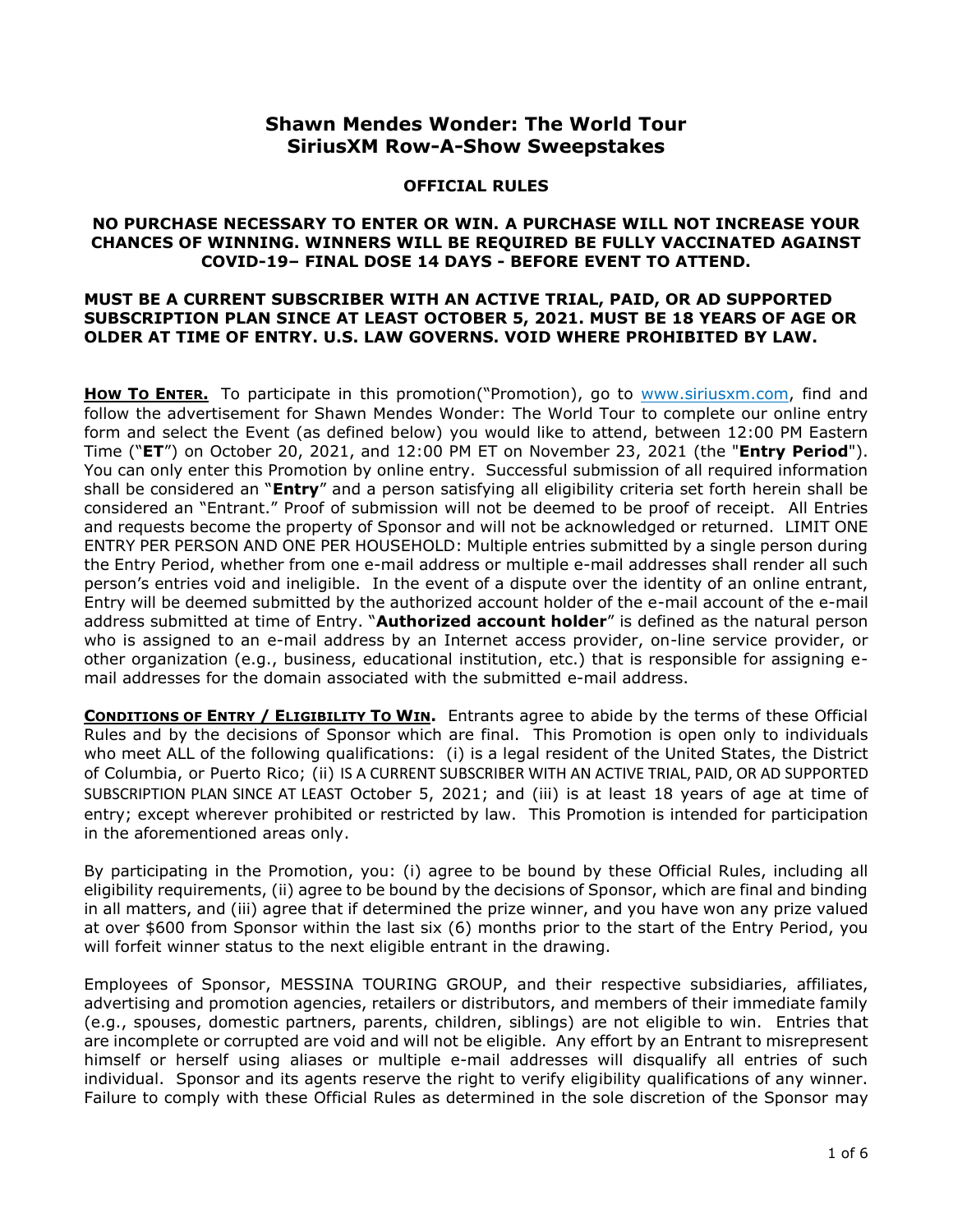result in disqualification from the Promotion. This Promotion is subject to all applicable federal, state, and local laws and regulations.

**SPECIAL PUBLICITY NOTICE**. By entering this Promotion, you grant to Sponsor and its promotional agents your express permission (except where prohibited by law) to use your original submission on the radio for entertainment purposes (without identifying you by full name), without further compensation. Also, by entering this Promotion, if you are selected as a potential winner, you grant to Sponsor and their respective promotional agents your express permission (except where prohibited by law) to use your name, identity, description of prize won, hometown and likeness, if applicable, for promotional purposes, in any media now known or hereafter developed, including on the radio, and including for "live notification" of potential winner status purposes, without further compensation. Even though you consent to all the above, Sponsor has no obligation to do any of it. See more details at "WINNER / SELECTION / AGREEMENTS" below.

**PRIZES**. A total of thirty-seven (37) Prizes will be awarded in connection with this Promotion, each consisting of ten (10) tickets seated together to Shawn Mendes Wonder: The World Tour at one of the 2022 live concert venues listed below (each, an "**Event**"). One (1) winner for each Event will determined by a random drawing from among all Entrants submitting an entry to attend that Event. Entrants may only select one Event on the entry page and Entries not selected for one Event will not be transferable to drawings for other Events. If there are no Entries for a particular Event, the prize for that Event will not be awarded. Each drawing for an Event shall be considered a separate and distinct drawing, and in no way connected to any other Event drawing.

Approximate Retail Value of each prize is \$**1,000.**

Entrants must request their sole preferred Event location and date at the time of entry.

| <b>Date</b> | <b>City</b>            | <b>Venue</b>               |
|-------------|------------------------|----------------------------|
| $27 - Jun$  | Portland, OR           | Moda Center                |
| $28 - Jun$  | Seattle, WA            | Climate Pledge Arena       |
| $30 - Jun$  | Sacramento, CA         | Golden 1 Center            |
| $9 -$ Jul   | St. Paul, MN           | Xcel Energy Center         |
| $12 -$ Jul  | Milwaukee, WI          | Fiserv Forum               |
| $15 -$ Jul  | Rosemont, IL (Chicago) | Allstate Arena             |
| $19 -$ Jul  | Cleveland, OH          | Rocket Mortgage Fieldhouse |
| $20 -$ Jul  | Pittsburgh, PA         | PPG Paints Arena           |
| $22 -$ Jul  | Charlotte, NC          | Spectrum Center            |
| $23 -$ Jul  | Raleigh, NC            | <b>PNC Arena</b>           |
| $27 -$ Jul  | Washington DC          | Capital One Arena          |
| 2-Aug       | Philadelphia, PA       | Wells Fargo Center         |
| 5-Aug       | Boston, MA             | TD Garden                  |
| 6-Aug       | Boston, MA             | TD Garden                  |
| 12-Aug      | Louisville, KY         | <b>KFC YUM! Center</b>     |
| 19-Aug      | Brooklyn, NY           | <b>Barclays Center</b>     |
| 7-Sep       | Glendale, AZ           | Gila River Arena           |
| 9-Sep       | Los Angeles, CA        | <b>Staples Center</b>      |

Event locations: All below dates in 2022.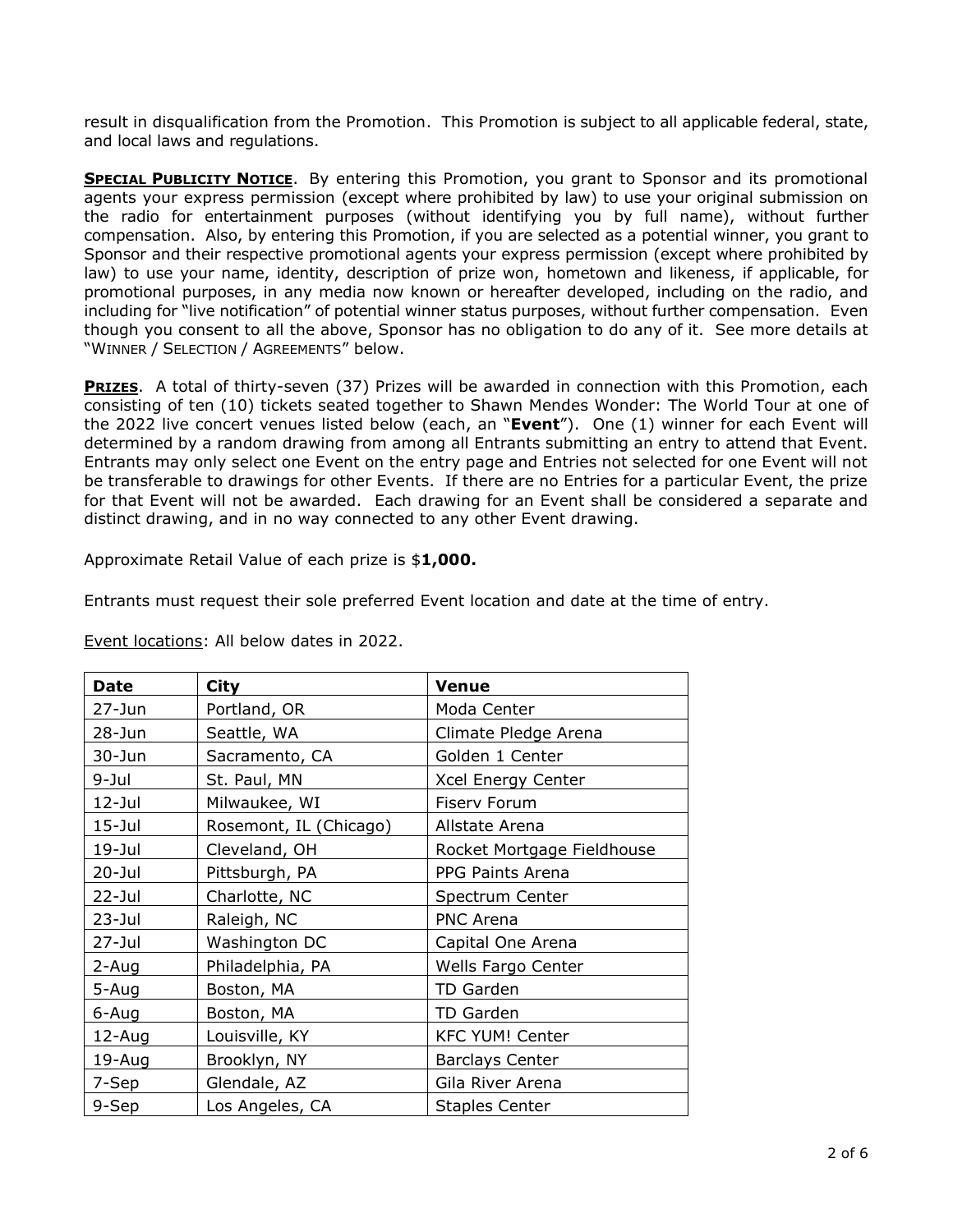| $10-$ Sep | Los Angeles, CA   | <b>Staples Center</b>    |
|-----------|-------------------|--------------------------|
| $15-$ Sep | Las Vegas, NV     | T-Mobile Arena           |
| 17-Sep    | Oakland, CA       | Oakland Arena            |
| 21-Sep    | Salt Lake City UT | Vivint Smart Home Arena  |
| 24-Sep    | Denver, CO        | <b>Ball Arena</b>        |
| 26-Sep    | Kansas City, MO   | T-Mobile Center          |
| 27-Sep    | Oklahoma City, OK | Paycom Center            |
| 1-Oct     | Dallas, TX        | American Airlines Center |
| 3-Oct     | Austin TX         | Moody Center             |
| 4-Oct     | Houston TX        | <b>Toyota Center</b>     |
| 8-Oct     | Miami, FL         | FTX Arena                |
| $11$ -Oct | Tampa FL          | Amalie Arena             |
| $12$ -Oct | Orlando, FL       | Amway Center             |
| 14-Oct    | Atlanta, GA       | State Farm Arena         |
| 19-Oct    | Nashville, TN     | <b>Bridgestone Arena</b> |
| 22-Oct    | Detroit, MI       | Little Caesars Arena     |
| 24-Oct    | Indianapolis, IN  | Gainbridge Fieldhouse    |
| $26$ -Oct | Newark, NJ        | <b>Prudential Center</b> |

## **NO TRAVEL TO OR FROM AN EVENT OR LODGING WILL BE PROVIDED OR REIMBURSED. ALL EXPENSES RELATED TO TRAVELING TO AND FROM AN EVENT ARE THE SOLE RESPONSIBILITY OF WINNERS AND WINNER'S GUESTS.**

Dates and locations of each Event is subject to change and not the responsibility of Sponsor. If an Event is cancelled for any reason, Sponsor's only obligation is to award, or not award, other elements of the prize, in its sole discretion. Event tickets are subject to certain terms and conditions as specified by the ticket issuer. Winner agrees that tickets are awarded pursuant to a revocable, nontransferable license that is personal to the winner and may not be sold, resold, auctioned, bartered, assigned, exchanged, placed in commerce, transferred, given away, donated, or otherwise conveyed. Winner and guests must comply with all venue and Event rules and regulations, including execution of all required releases (if applicable). Failure to do so may result in forfeiture of such portion(s) of prize. No prize substitution, cash substitution, assignment, or transfer of prizes is permitted, except by Sponsor who may substitute a prize of equal or greater value if any portion of the advertised prize becomes unavailable. In no event shall more than the number of stated prizes be awarded. All Prizes are intended to be awarded, but if no Entries are submitted for a particular Event, no drawing will occur and the prize for that Event will not be awarded. Any un-used elements of the Prize will be forfeited, will not be redeemable for cash, and may not reduce the prize value awarded for tax purposes. All federal, state, local, and other taxes, costs, and expenses relating to the use, acceptance, or possession of the prize are the sole responsibility of the winner. Winner will receive an IRS Form 1099 for the actual value of prize awarded.

**ODDS.** Odds of winning a prize depend upon the number of eligible Entries submitted for a particular Event drawing. This Promotion may be advertised as follows: (1) on the radio on various music, talk, entertainment and sports channels on both Sirius and XM Radio, (2) on the internet on various music, talk, entertainment and sports websites and SiriusXM channel pages at [www.siriusxm.com,](http://www.siriusxm.com/) (3) on Facebook, Twitter and other social media sites, (4) by unsponsored and sponsored members of the public in social media and online communities, and possibly (5) via selected versions of the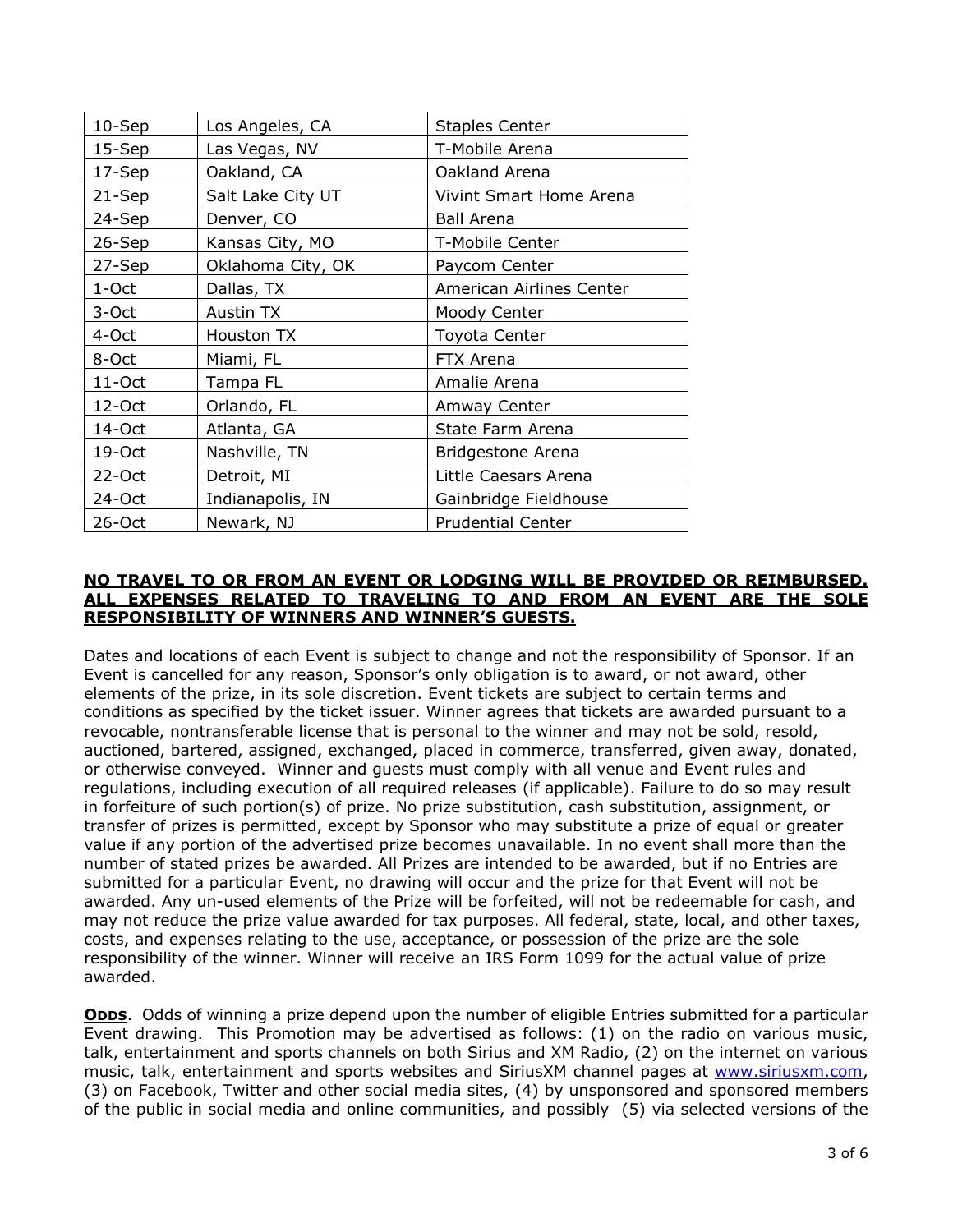SiriusXM weekly e-newsletter "The Hear & Now" which versions contain banner advertisements for our Promotion that are delivered to a minimum of approximately 15,000,000 email addresses.

**WINNER / SELECTION / AGREEMENTS.** Winners will be determined in a random drawing for each Event to be held on or about **November 23, 2021,** following the close of the Entry Period from among all eligible entries received under the supervision of Sponsor whose decisions are final and binding in all respects. Selected Prize Winners will be notified by telephone or email using information provided at time of entry and must respond within one (1) business day to give a valid email address where notification of potential winner status and required documents as described below can be sent. Except where prohibited, acceptance of prize constitutes winner's consent, and winner will be required to sign a release, to allow Sponsor and its promotional agents to use winner's and winner's guests' names, likenesses, photos, video footage, and/or biographical data for advertising and promotional purposes, without additional compensation, in perpetuity, in all media, now known or hereafter developed, in connection with Sponsor, this Promotion, the Sponsor's web sites, and the Events. Winner will be required to sign and return to Sponsor a Declaration of Eligibility, Publicity & Liability Release ("**Declaration**") (where permitted by law) and/or IRS Form W-9 (if required by IRS regulations), prior to and as a condition of acceptance of prize, WITHIN ONE (1) BUSINESS DAY OF THE DATE OF THE NOTIFICATION or prize will be forfeited and an alternate winner selected. Prize will be awarded within 45 days after receipt and verification of completed prize notification. If prize notification is undeliverable, or if a potential winner does not respond to the prize notification telephone call within the time specified, or if the potential winner cannot be contacted for any reason, including an invalid telephone number, or if the Declaration is not complete and received by Sponsor within the time required, or in the event of non-compliance with these Official Rules, the prize will be forfeited, and an alternate winner will be selected at random from the remaining eligible Entries for that Event.

**SPECIAL COVID-19 NOTICE:** Entrants fully understand that (a) the novel coronavirus SARS-CoV-2 and any resulting disease (together with any mutation, adaptation, or variation thereof, "**COVID-19**") is extremely contagious and there is an inherent risk of exposure to COVID-19 in any place where people are or have been present; (b) no precautions, including protocols that will be implemented from time to time by Event venue can eliminate the risk of exposure to COVID-19; (c) while people of all ages and health conditions have been adversely affected by COVID-19, certain people have been identified by public health authorities as having greater risk based on age and/or underlying medical conditions; (d) other persons travelling to and/or from the Event and attending the Event may not be fully vaccinated against the Covid-19 virus; and (e) exposure to COVID-19 can result in being subject to quarantine requirements, illness, disability, other short-term and long-term health effects, and/or death, regardless of age or health condition.

**SPECIAL NOTICE REGARDING TRAVEL AND EVENT ATTENDANCE**: WINNERS AND GUESTS ARE RESPONSIBLE FOR STAYING INFORMED OF AND ABIDING BY ALL EVENT VENUE RULES AND POLICIES, WHICH MAY INCLUDE, BUT NOT BE LIMITED TO A TEMPERATURE CHECK, SOCIAL DISTANCING, MASKING, PROOF OF VACCINATION, AND/OR PROOF OF NEGATIVE VIRUS TESTING. SPONSOR, EVENT VENUE AND STAFF, AND THEIR RESPECTIVE AGENTS, EACH RESERVE THE RIGHT, IN THEIR SOLE DISCRETION, TO REMOVE OR REVOKE ACCESS TO THE EVENT, TO ANY WINNERS AND/OR GUEST WHO DOES NOT COMPLY WITH ANY OF THE AFOREMENTIONED RULES, IS INTOXICATED, PRESENTS A SAFETY RISK, ENGAGES IN DISRUPTIVE BEHAVIOR, OR ACTS WITH THE INTENT TO ANNOY, ABUSE, THREATEN, OR HARASS ANY OTHER PERSON. COVID-19 HEALTH PROTOCOLS MAY CHANGE AT ANY TIME AND SPONSOR, MESSINA TOURING GROUP, EVENT VENUE, AND TALENT HAVE NO OBLIGATION OR RESPONSIBILITY TO ANY PERSON WHO IS UNABLE TO COMPLY WITH UPDATED REQUIREMENTS, IS DENIED ENTRY, OR WHO MAY BE REMOVED FROM THE EVENT.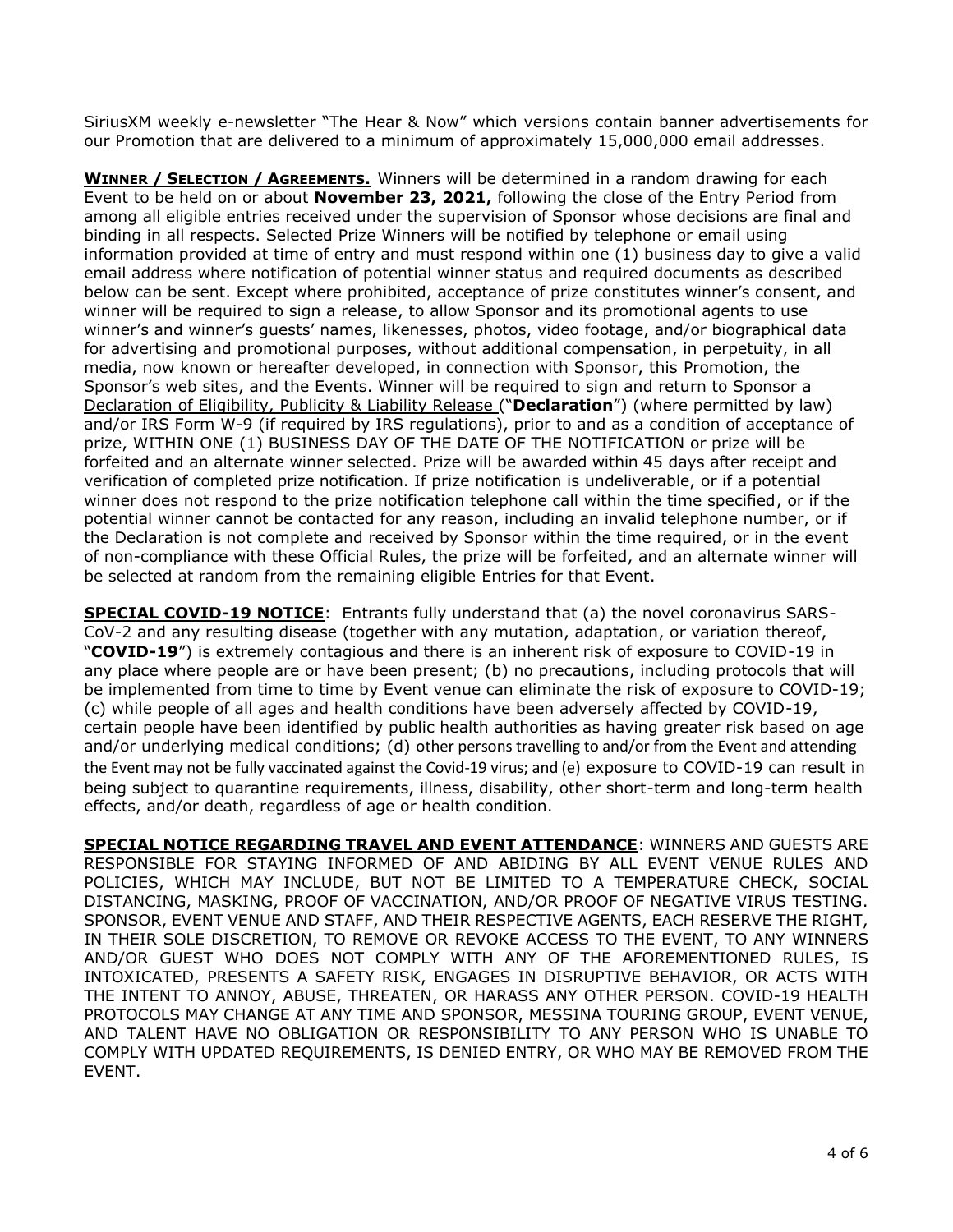**VACCINATION REQUIREMENT FOR EVENT ATTENDANCE**: All winners and guests of winners chosen or permitted by Sponsor to attend the Event must be fully vaccinated against COVID-19 at least fourteen (14) days prior to the Event.

**PRIVACY NOTICE / MARKETING**. By participating in this Promotion, any personal information Entrants submit will be disclosed to the Sponsor and will be used consistent with Sponsor's privacy policy. Sponsor may use entrants' personal information, including postal and e-mail addresses, to contact entrants regarding SiriusXM goods and services and any other offers and/or promotions that we believe might be of interest to entrants. (If you have previously asked us not to send you promotional emails, your Entry into this promotion will cause you to receive emails related only to this promotion.)

Special Note: We will make no use of your telephone number or date of birth as a result of your Entry except to contact potential winner and to verify your eligibility to enter. This promotion may be advertised on Facebook, but Entrants will be providing information to Sirius XM Radio Inc. and not to Facebook. Be sure to read the SiriusXM Radio Privacy Policy at [www.siriusxm.com/privacy.](http://www.siriusxm.com/privacy)

**GENERAL CAUTION / RELEASE.** Sponsor reserves the right to permanently disqualify any person it believes has violated these Official Rules. If, in Sponsor's opinion, there is any suspected or actual evidence of electronic or non-electronic tampering with any portion of this Promotion, or if technical difficulties or technical corruption (including a computer virus or system malfunction) compromise the integrity of the Promotion, Sponsor reserves the right to terminate the Promotion and select winner from among all eligible entries received prior to termination. Should the Promotion be terminated prior to the stated expiration date, notice will be posted at [www.siriusxm.com.](http://www.siriusxm.com/) Any attempt to deliberately damage the content or operation of this drawing is unlawful and subject to legal action by the Sponsor and its agents. You agree, on your own behalf, and on behalf of your heirs, executors, administrators, legal representatives, successors and assigns (collectively the "**Releasing Parties**") to hereby release, defend, indemnify, and hold harmless the Sponsor, Messina Touring Group, and those working on their respective behalf, and all other businesses involved in this Promotion (including prize vendor or provider, talent, or Event Venue), as well as each of their respective employees, officers, directors, agents and representatives, successors and assigns (collectively the "**Released Parties**"), from any and all actions, causes of action, suits, debts, dues, sums of money, accounts, reckonings, covenants, contracts, controversies, agreements, promises, trespasses, lost profits, indirect or direct damages, consequential damages, incidental damages, punitive or exemplary damages, including for injury and death, judgments, extent, executions, claims and demands whatsoever, in law, admiralty or equity, whether known or unknown, foreseen or unforeseen, against Released Parties which any one or more of the Releasing Parties ever had, now have or hereafter can, shall or may have, whether known or unknown, asserted or non-asserted, which may in any way arise out of or relate to your participation in this Promotion or the awarding, acceptance, use, or misuse of a prize, including travelling to and attendance at the Event.

**DISCLAIMER OF LIABILITY.** The Released Parties shall not be responsible for (i) any typographical or other error in the publishing or printing of the offer, administration of the Promotion or in the announcement of any prize; (ii) lost, late, misdirected, damaged, illegible or incomplete entries, or postage due mail; (iii) error, omission, interruption, deletion, defect, delay in operations or transmission, theft or destruction or unauthorized access to or alterations of entry materials, or for technical, network, telephone equipment, electronic, computer, mobile device, hardware or software malfunctions of any kind, or inaccurate transmission of or failure to receive entry information by Sponsor on account of technical problems or traffic congestion on the Internet or at any web site or any combination thereof; (iv) any injury or damage to entrant's or any other person's computer or mobile device related to or resulting from participating in the Promotion; or (v) the failure of any third party to comply with the instructions and proper administration of this Promotion.